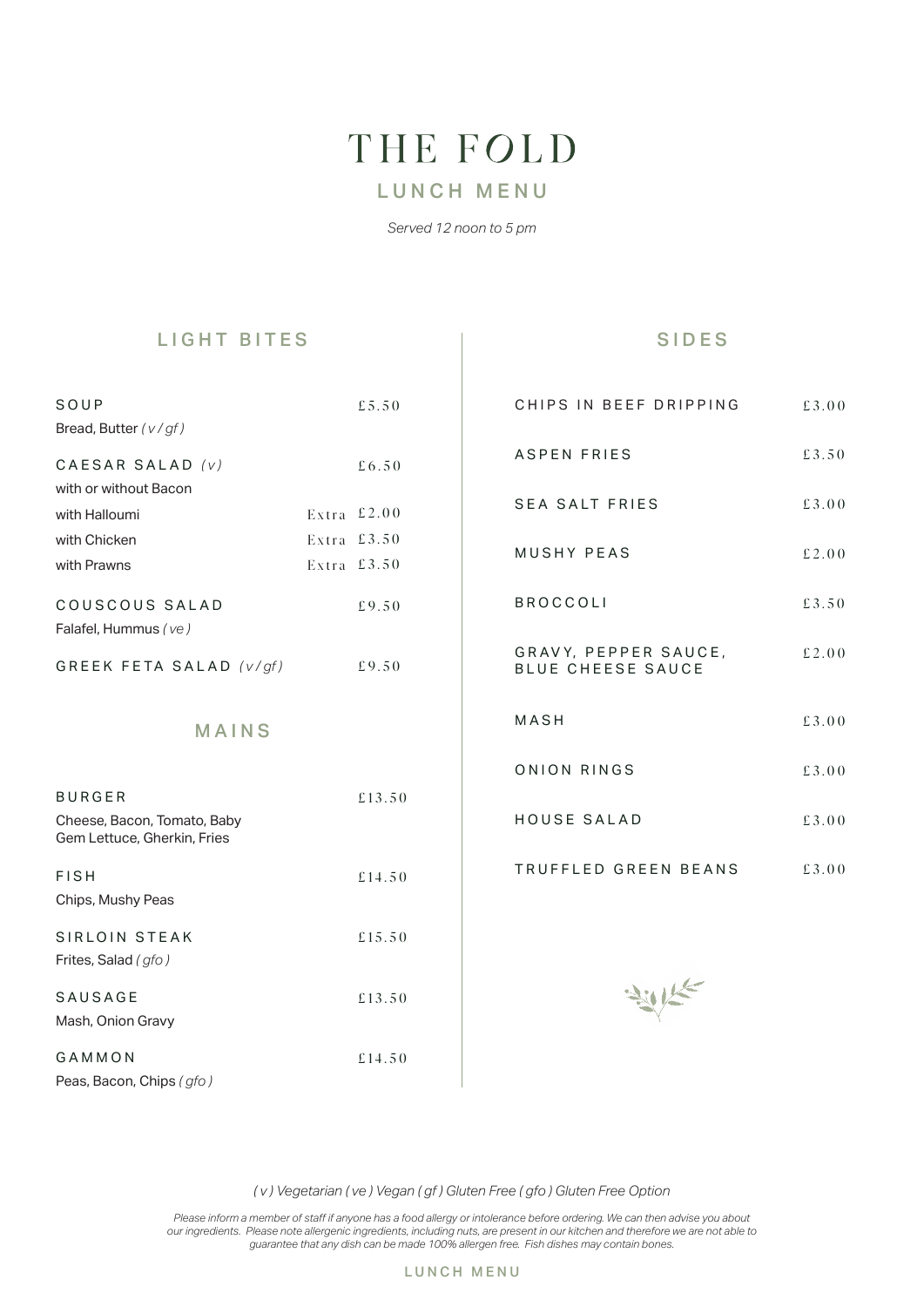# THE FOLD SANDWICH MENU

*Served 12 noon to 5 pm*

## COLD SANDWICHES | HOT SANDWICHES

*Served on White or Brown Bread with a Dressed Salad, Coleslaw, Crisps*

*Served on Ciabatta with a Dressed Salad, Coleslaw, Crisps*

| ROAST SIRLOIN<br>Horseradish Mayonnaise (gfo) | £8.50 | <b>STEAK</b><br>Onion, Blue Cheese (gfo)             | £12.50 |
|-----------------------------------------------|-------|------------------------------------------------------|--------|
| HAM<br>Mustard Mayonnaise (gfo)               | £7.50 | CHICKEN<br>Bacon (gfo)                               | £12.50 |
| LANCASHIRE CHEESE<br>Chutney $(v/gfo)$        | £7.00 | <b>BACON</b><br>Lettuce, Tomato (gfo)                | £11.50 |
| <b>EGG MAYONNAISE</b><br>Cress $(v/gfo)$      | £7.00 | <b>FISH FINGER</b><br>Lettuce, Tomato                | £11.50 |
| SMOKED SALMON<br>Pepper Cream Cheese (gfo)    | £9.00 | <b>AVOCADO</b><br>Mozzarella, Plum Tomato (v/gfo)    | £11.50 |
| PRAWNS<br>Marie Rose Sauce (gfo)              | £8.50 | <b>FALAFEL</b><br>Hummus, Pomegranate, Mint (ve/gfo) | £10.50 |

*( v ) Vegetarian ( ve ) Vegan ( gf ) Gluten Free ( gfo ) Gluten Free Option*

*Please inform a member of staff if anyone has a food allergy or intolerance before ordering. We can then advise you about our ingredients. Please note allergenic ingredients, including nuts, are present in our kitchen and therefore we are not able to guarantee that any dish can be made 100% allergen free. Fish dishes may contain bones.*

COLD & HOT SANDWICH MENU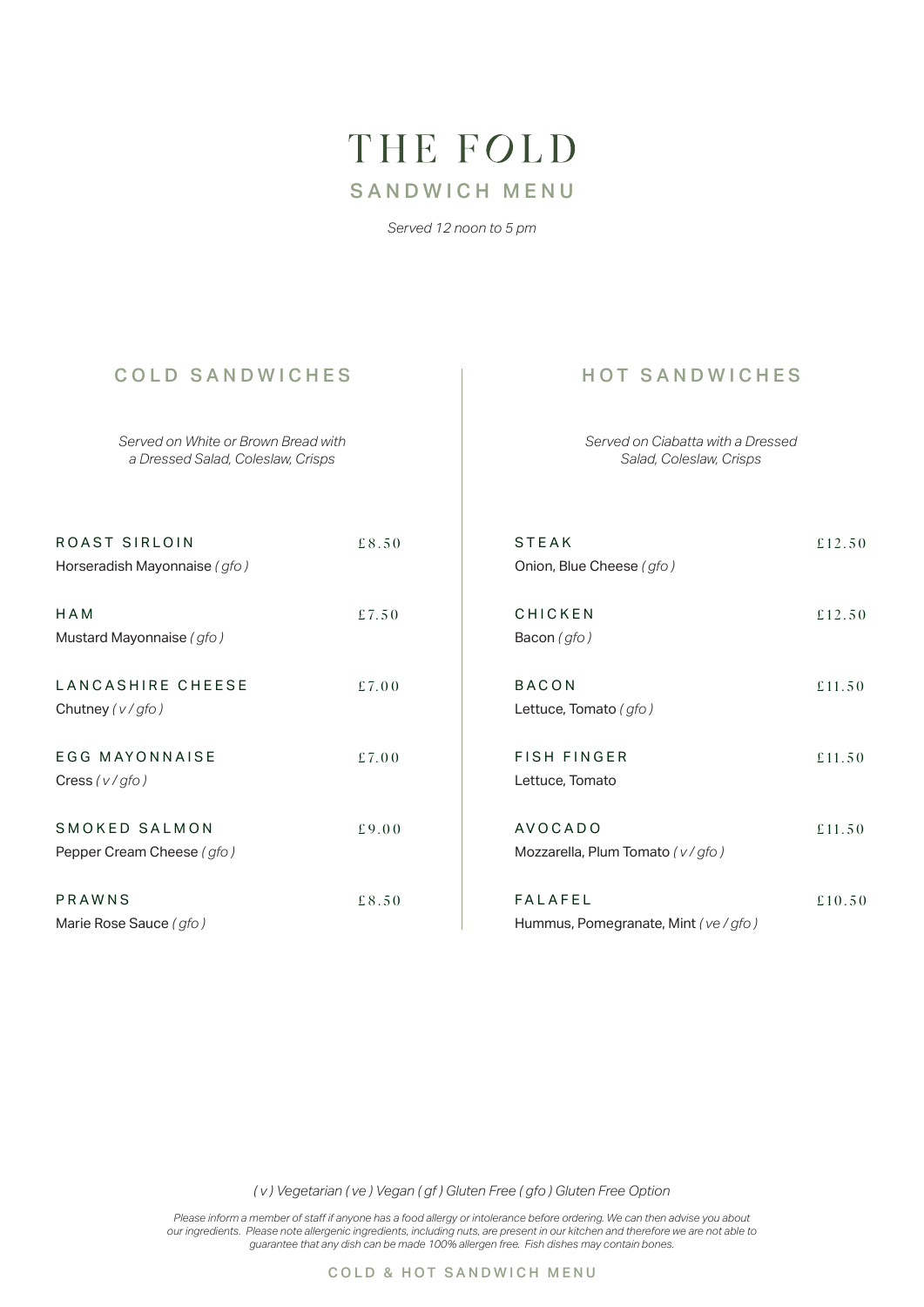# THE FOLD EVENING MENU

*Served 5 pm to 9 pm*

### STARTERS

| SOUP OF THE DAY<br>Bread $(v/gfo)$                                          | £6.50  |
|-----------------------------------------------------------------------------|--------|
| SMOKED SALMON<br>Capers, Gherkin Shallot, Buttered<br>Brown Bread (gfo)     | £9.00  |
| CHICKEN LIVER PARFAIT<br>Onion Chutney, Warm Brioche (gfo)                  | £8.00  |
| VEGETABLE PRESSING<br>Pesto, Balsamic and Olive Oil (ve/gf)                 | £8.00  |
| <b>HAM HOCK TERRINE</b><br>Piccalilli (gf)                                  | £7.00  |
| <b>BAKED BEETROOT</b><br>Whipped Goats Cheese, Pickled<br>Walnuts $(v/gf)$  | £7.50  |
| QUEENIE SCALLOP POPCORN<br>Fennel Crumb and Saffron Mayonnaise              | £9.50  |
| PRAWN COCKTAIL<br>Brown Bread, Butter (gfo)                                 | £8.50  |
| MAINS                                                                       |        |
| ROAST LAMB RUMP<br>Carrots, Dauphinoise Potatoes,<br>Red Wine Sauce (gf)    | £21.50 |
| SEABASS<br>Braised Leeks, Chive Mash, Mussels (gf)                          | £18.50 |
| DUCK BREAST<br>Cabbage, Duck Leg Croquette                                  | £19.50 |
| COD LOIN<br>Peas, Lettuce, Smoked Bacon, White Wine (gf)                    | £18.50 |
| <b>BURGER</b><br>Cheese, Bacon, Tomato, Baby<br>Gem Lettuce, Gherkin, Fries | £13.50 |
| <b>FISH</b><br>Chips, Mushy Peas                                            | £14.50 |

| CHICKEN BREAST<br>Fondant Potato, Wilted Greens (gf)                 | £16.50 |
|----------------------------------------------------------------------|--------|
| ROASTED CAULIFLOWER<br>Spiced Lentil Dahl, Mint Yoghurt (ve/gf)      | £16.50 |
| PAPPARDELLE PASTA<br>Tomato, Spinach, Courgette,<br>Ragu Sauce $(v)$ | £16.50 |

### FROM THE KONRO GRILL

| 10 oz SIRLOIN STEAK (gfo) | £24.50 |
|---------------------------|--------|
| 7 oz FILLET STEAK (gfo)   | £28.50 |
| 8 oz BACON LOIN (qfo)     | £16.50 |
| BARNSLEY CHOP (qfo)       | £20.00 |

*All served with Beef Dripping Chips, Mushroom, Tomato, Onion Rings*

#### SIDES

| CHIPS IN BEEF DRIPPING                    | £3.00  |
|-------------------------------------------|--------|
| ASPEN FRIES                               | £3.50  |
| SFA SAIT FRIFS                            | £3.00  |
| MUSHY PFAS                                | £ 2.00 |
| <b>BROCCOLI</b>                           | £3.50  |
| GRAVY, PEPPER SAUCE,<br>BLUE CHEESE SAUCE | £ 2.00 |
| MASH                                      | £3.00  |
| ONION RINGS                               | £3.00  |
| HOUSE SAIAD                               | £3.00  |
| TRUFFLED GREEN BEANS                      | £3.00  |

*( v ) Vegetarian ( ve ) Vegan ( gf ) Gluten Free ( gfo ) Gluten Free Option*

*Please inform a member of staff if anyone has a food allergy or intolerance before ordering. We can then advise you about our ingredients. Please note allergenic ingredients, including nuts, are present in our kitchen and therefore we are not able to guarantee that any dish can be made 100% allergen free. Fish dishes may contain bones.*